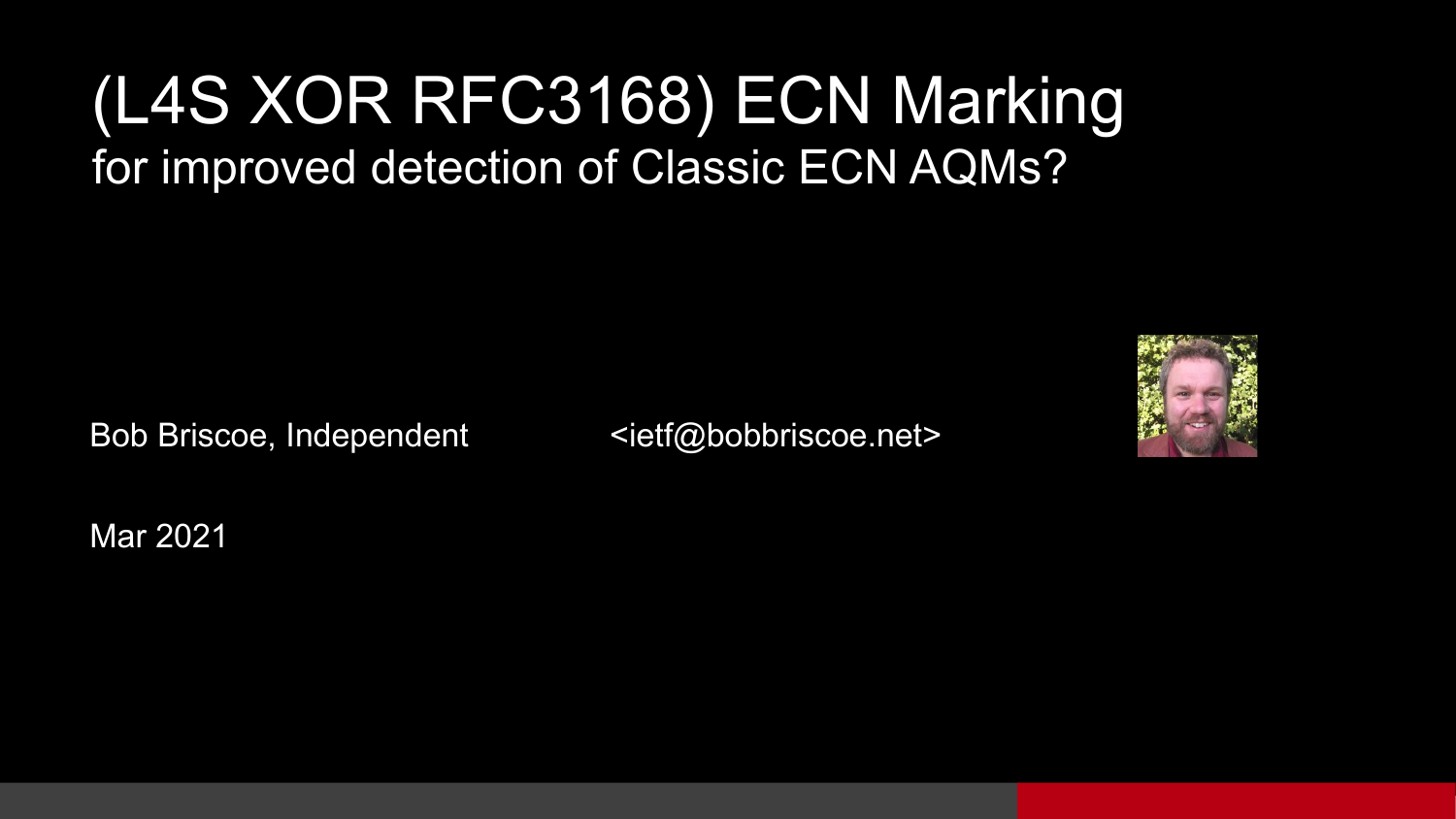### Exclusive ECN Marking – the Base Proposal

- **An L4S AQM node that marks ECT1 packets MUST NOT also mark ECT0 packets**
- Rationale: Would make the presence of an RFC3168 AQM more clear-cut
- Recap of Problem
	- L4S would outcompete Classic in an RFC3168 AQM
	- L4S sources are meant to detect an RFC3168 AQM
	- Certainty that it's not L4S has proved challenging

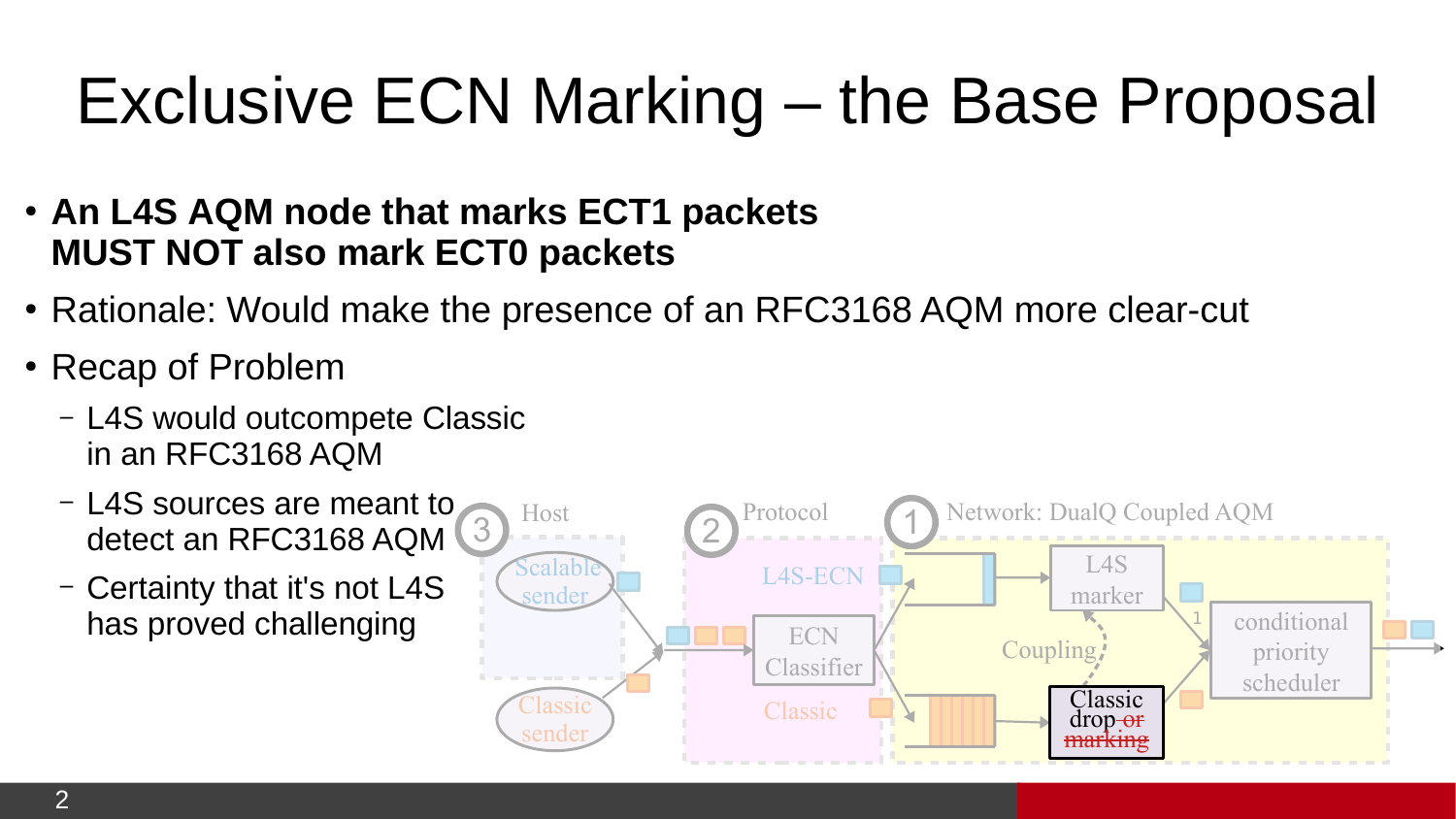### In-Band Active Detection Ex.#1 ECT0 probes

ECT(1) ECT(0)

- L4S source
	- minimise extra load
	- $\cdot$  8 ECT1 data packets : 1 ECT0 probe (P = 8)
	- data 1500B, probes 75B ( $r = 1500/75 = 20$ )

| ECT <sub>0</sub><br>drop mark |              | ECT1<br>drop mark |  | Inferred bottleneck type        |
|-------------------------------|--------------|-------------------|--|---------------------------------|
| >0                            | $\mathbf{O}$ | >0                |  | 0 Tail drop or non-ECN AQM      |
|                               | >0           |                   |  | >0 Classic ECN AQM (FQ or FIFO) |
| >0                            |              |                   |  | $>0$ L4S AQM                    |

- How long to decide no ECT0 have been marked?
	- after N ECT1 packets marked, where N =  $r * P * 5$  (say)
	- and at least one ECT0 drop

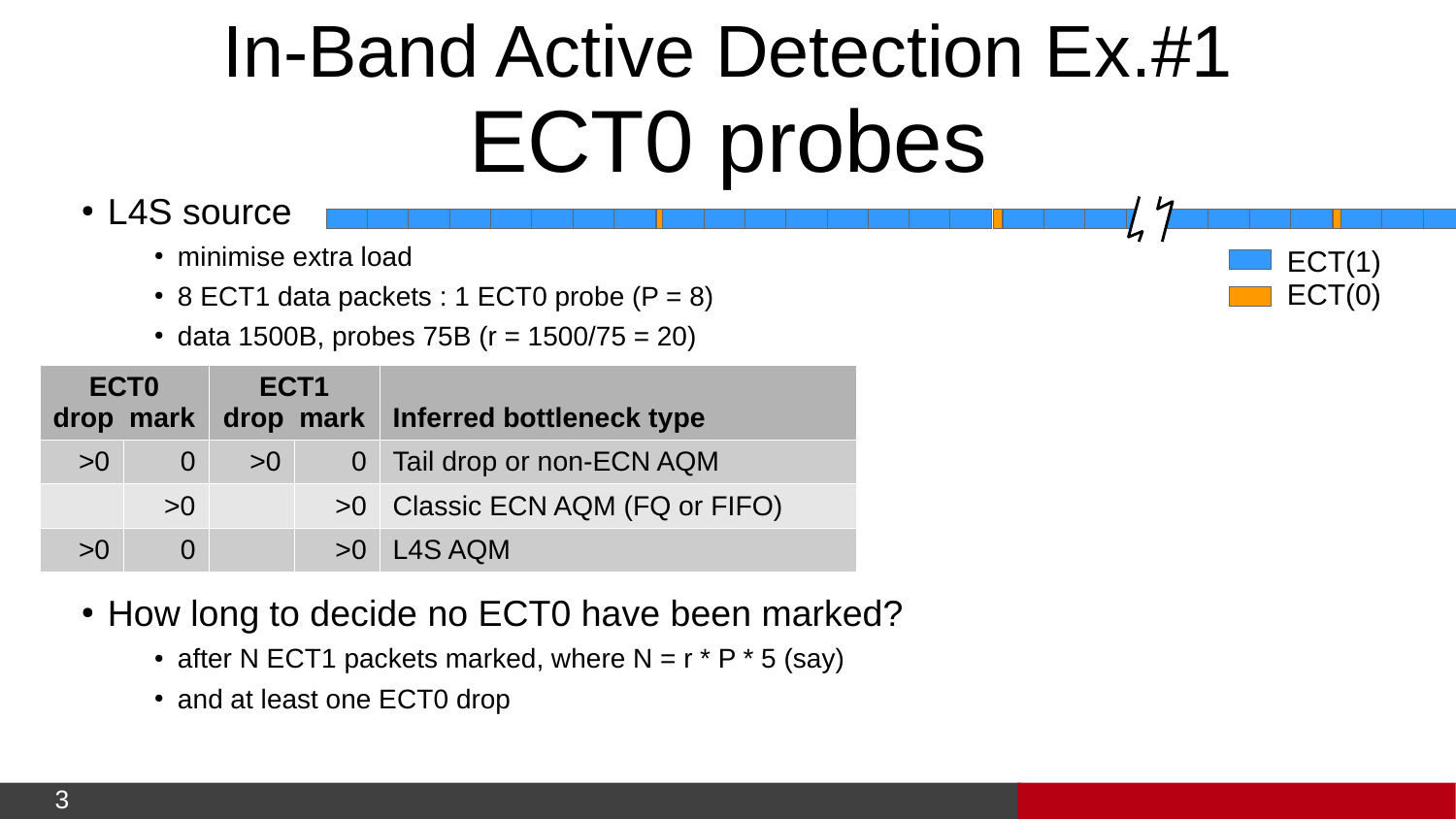# FQ-Exclusive ECN Marking

per-flow-queue

- An L4S AQM <del>node</del> that marks ECT1 packets MUST NOT also mark ECT0 packets
- if ECT1 seen 'recently', disable marking ECT0
	- just in that flow-queue
	- 'recently' either requires a timer, or for the life of the queue
- Not essential to disable ECT0 marking
	- An L4S source ought to keep queue below ECT0 target anyway



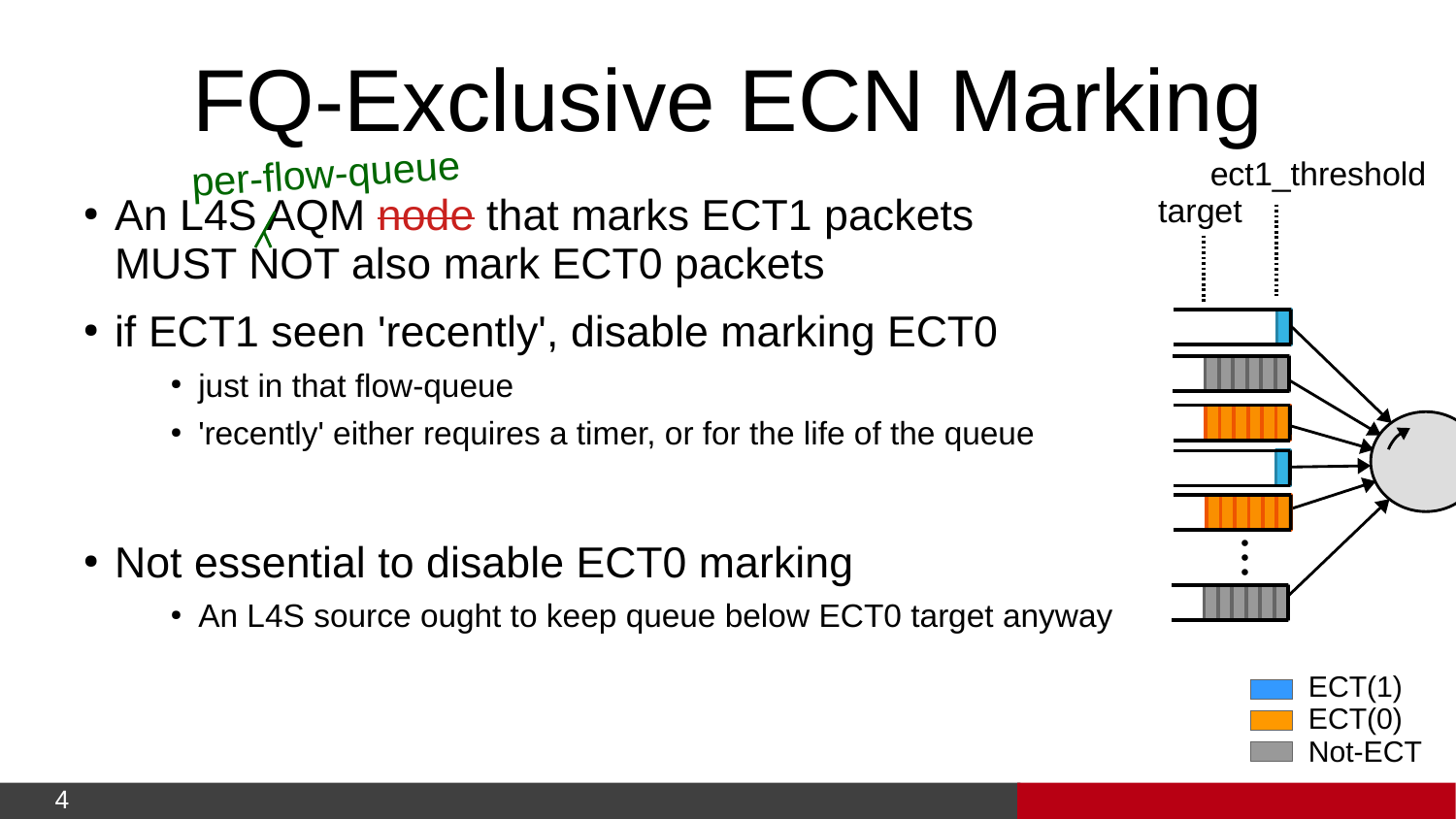## In-Band Active Detection Ex.#1 ECT0 probes – problems

#### • L4S source

- minimise extra load
- $\cdot$  8 ECT1 data packets : 1 ECT0 probe (P = 8)
- $\cdot$  data 1500B, probes 75B ( $r = 1500/75 = 20$ )

| ECT <sub>0</sub> | ECT1 | drop mark drop mark Inferred bottleneck type |
|------------------|------|----------------------------------------------|
|                  |      | $>0$ 0 $>0$ 0 Tail drop or non-ECN AQM       |
| >()              |      | >0 Classic ECN AQM (FQ or FIFO)              |
| $>0$ 0           |      | >0 L4S AOM                                   |

#### • If ECT0 marked, proves RFC3168

- but no ECT0 marked, doesn't disprove
- Other reasons for no ECT0 markings
	- variable congestion didn't coincide with probes

 $ECT(1)$ ECT(0)

- size-based marking, e.g. DOCSIS PIE
- didn't test for long enough
- How long to decide no ECT0 have been marked?
	- after N ECT1 packets marked, where N =  $r * P * 5$  (say)
	- and at least one ECT0 drop

#### • Challenges

- delayed ACKs which packet was marked?
	- $\cdot$  if TCP, seqno = snd next 1
- 800 marks is too long for in-band detection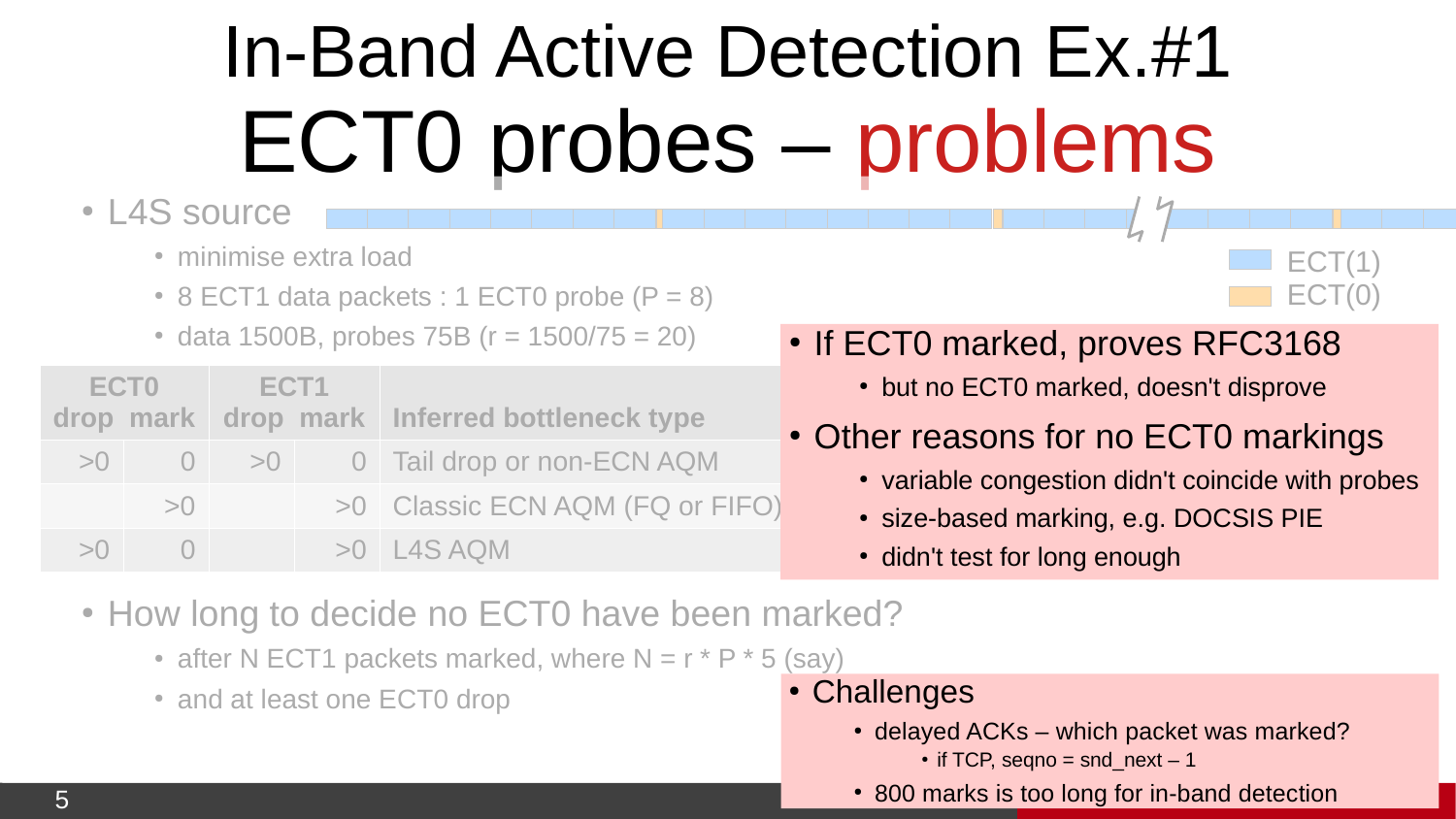## Exclusive ECN marking What does it give us?

- Ideal would be an in-band passive test
	- But exclusive ECN marking is inherently for active testing
- In-band active test (ECT0 probes) have to minimize extra load
	- Then, too slow to catch unfairness in time
- Can use exclusive ECN marking for a fast out-of-band test ( $\rightarrow$ spare slide)
	- but once we've resorted to out-of-band, no longer constrained to minimize extra load
	- then, we already have good tests without exclusive ECN marking...

| Out-of-Band test without exclusive marking Rate                                 |               | <b>RTT</b> | Inferred AQM                  |
|---------------------------------------------------------------------------------|---------------|------------|-------------------------------|
| parallel L4S (L) & Classic (C) test flows<br>can distinguish everything $L > C$ |               | $L = C$    | <b>Classic ECN AQM (FIFO)</b> |
|                                                                                 | $L = C$       | $L = C$    | Classic ECN AQM (FQ)          |
|                                                                                 | $L = C$       | L < C      | <b>FO Classic+L4S AQM</b>     |
|                                                                                 | $L \approx C$ | L < C      | DualQ Coupled AQM             |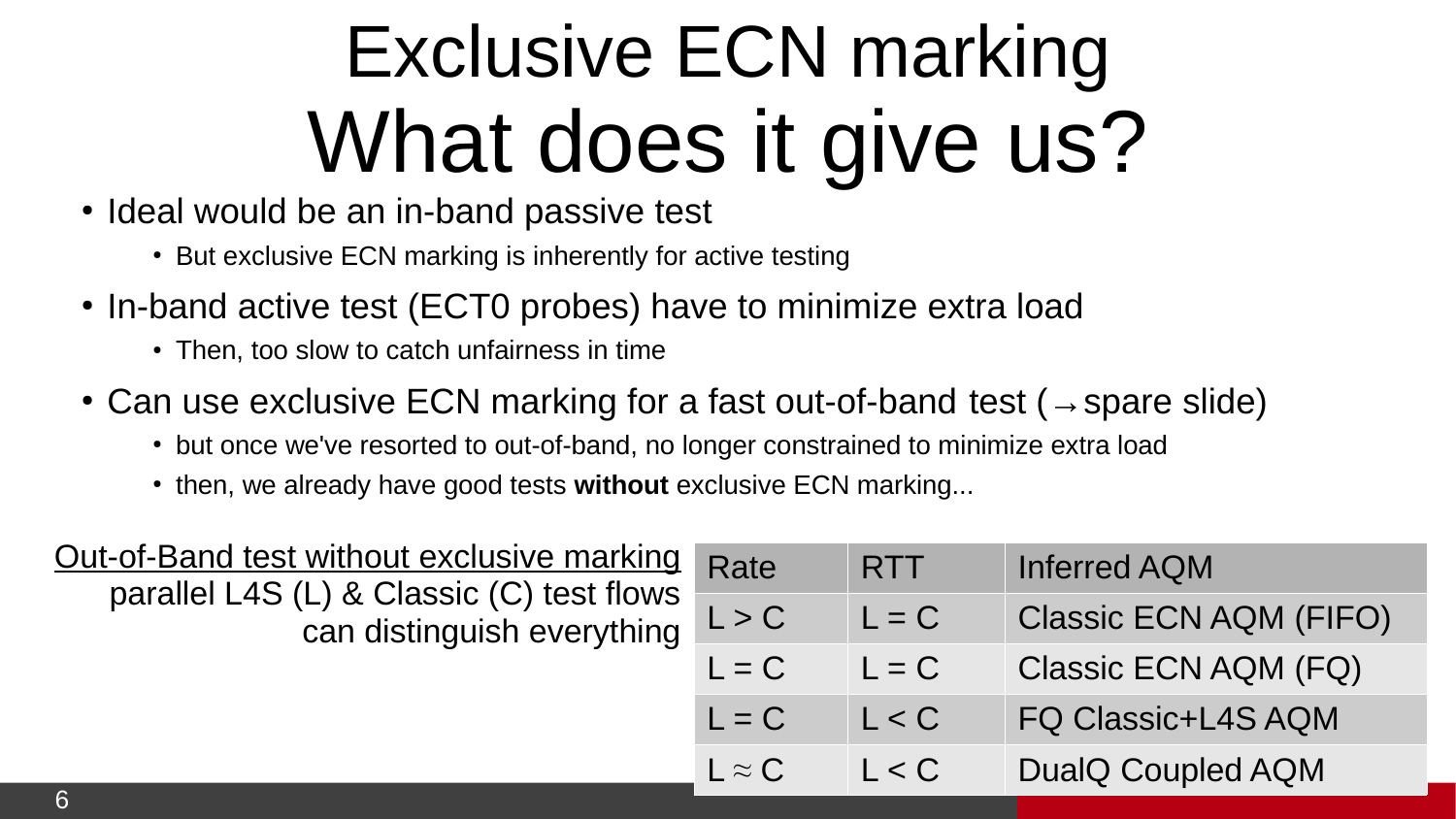### Exclusive ECN marking Summary



#### Cons



- Rapid in-band detection strategy not possible (yet?)
- Useful out-of-band, but we already have good out-of-band tests without it
- Only useful if near-universal compliance

• Seems promising, but not a silver bullet

• Can be withdrawn later (but can't be introduced later)

Tech report: <https://arxiv.org/pdf/1911.00710.pdf#subsection.5.3>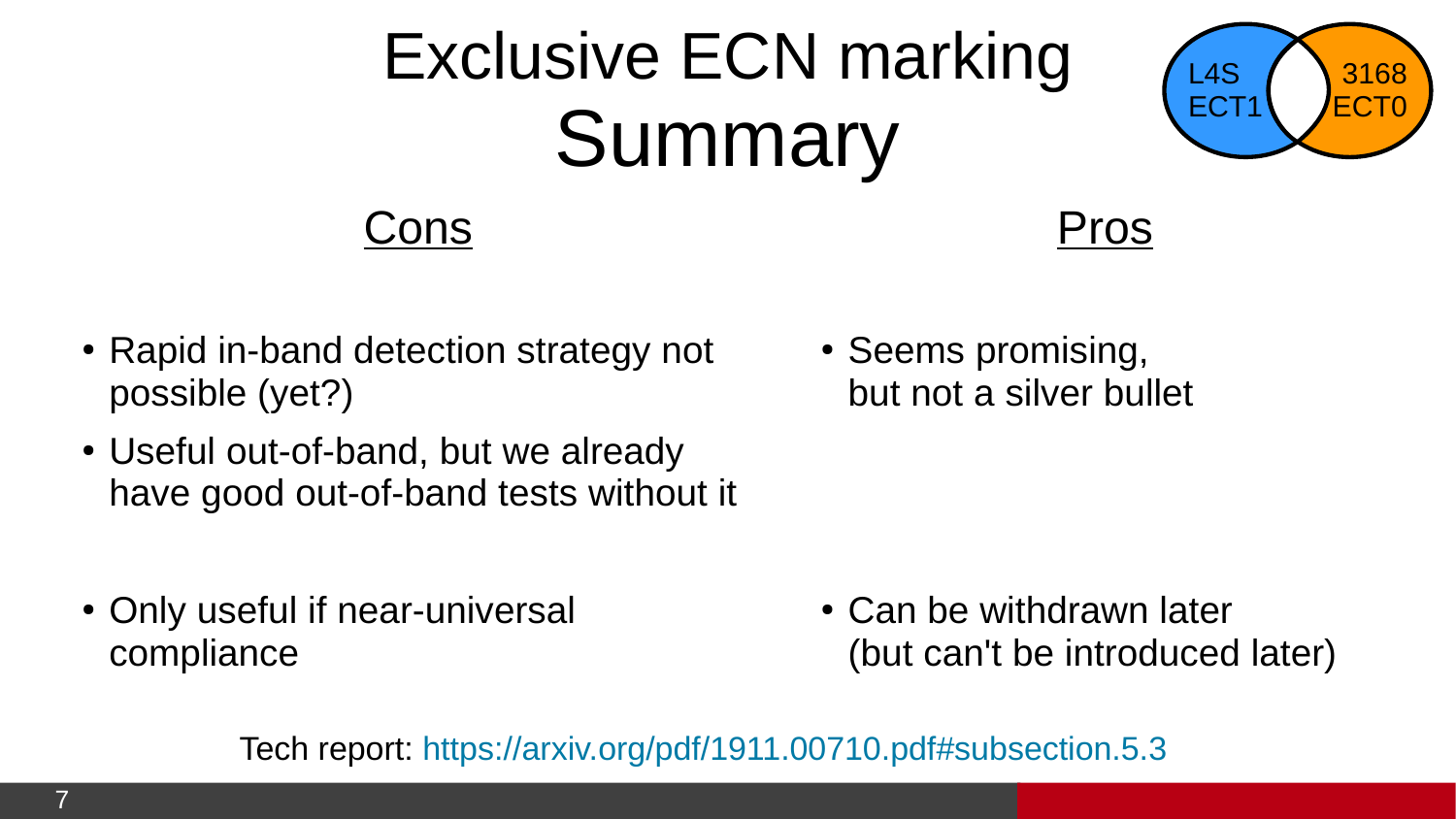### (L4S XOR RFC3168) ECN Marking for improved detection of Classic ECN AQMs?



spare slides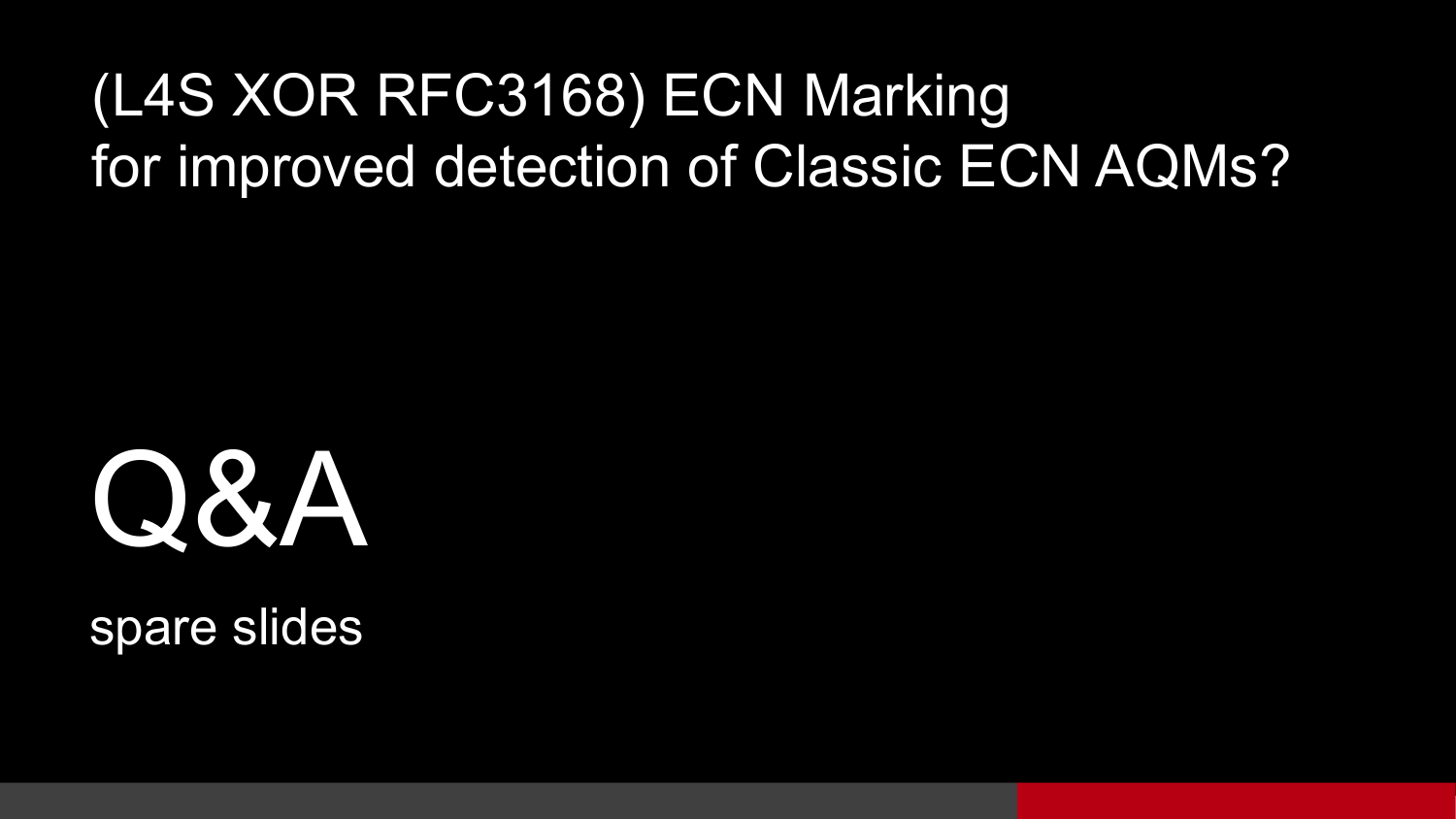#### Problem: Coexistence between L4S and Classic flows in a FIFO RFC3168 ECN AQM



• Default config. for all CCs and AQMs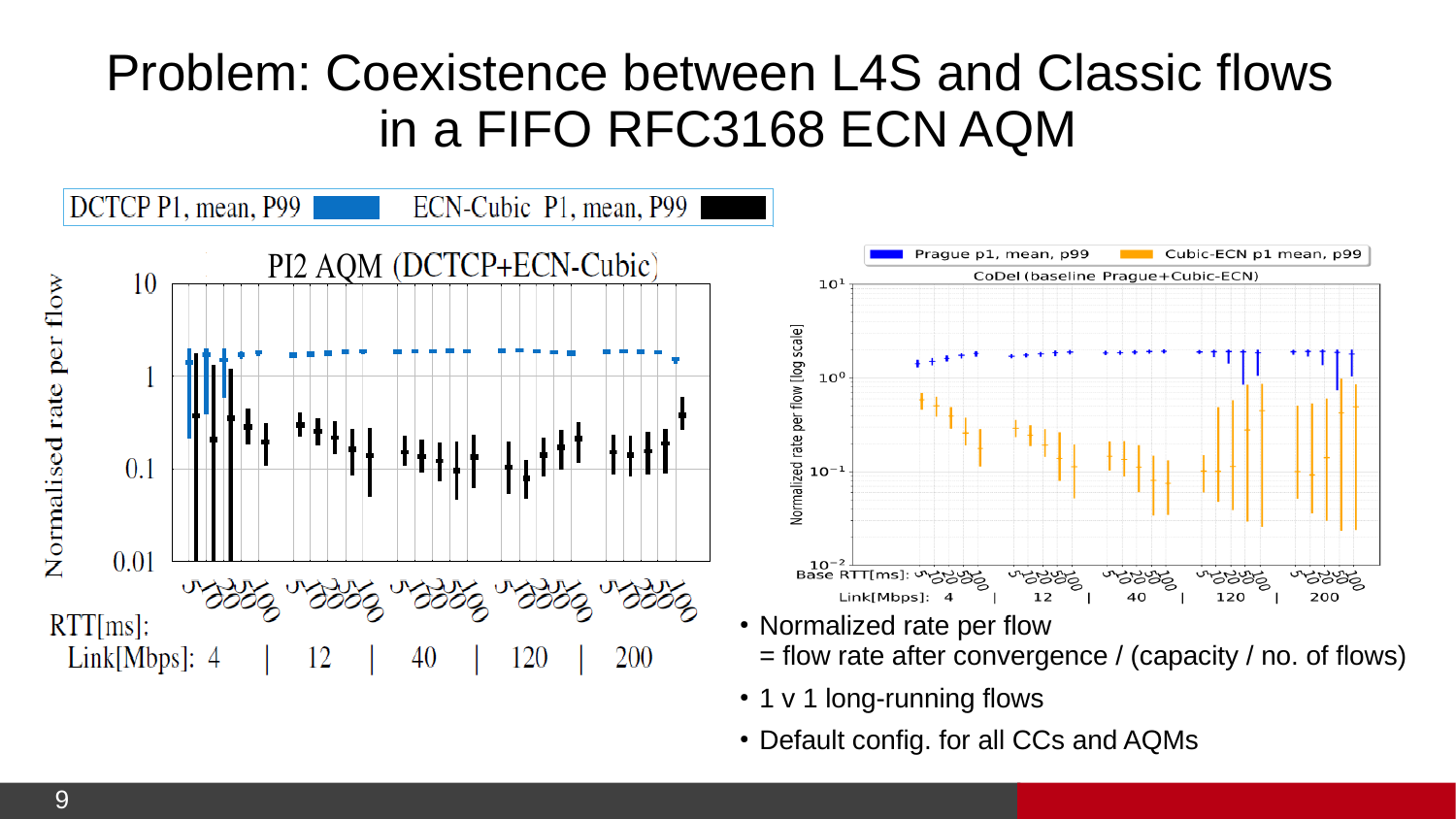#### The Full Coexistence Scope

• Across all combinations of congestion control, AQM & scheduler



- Classic ECN: RFC3168 Explicit Congestion Notification
- CC: Congestion Control
- Scalable CC: 1/p response to congestion (p)
- Classic CC: Reno-Friendly CC
- AQM: Active Queue Management
- FIFO: First-In First-Out
- FO: Per-Flow Oueuing
- L4S: Low Latency Low Loss Scalable throughput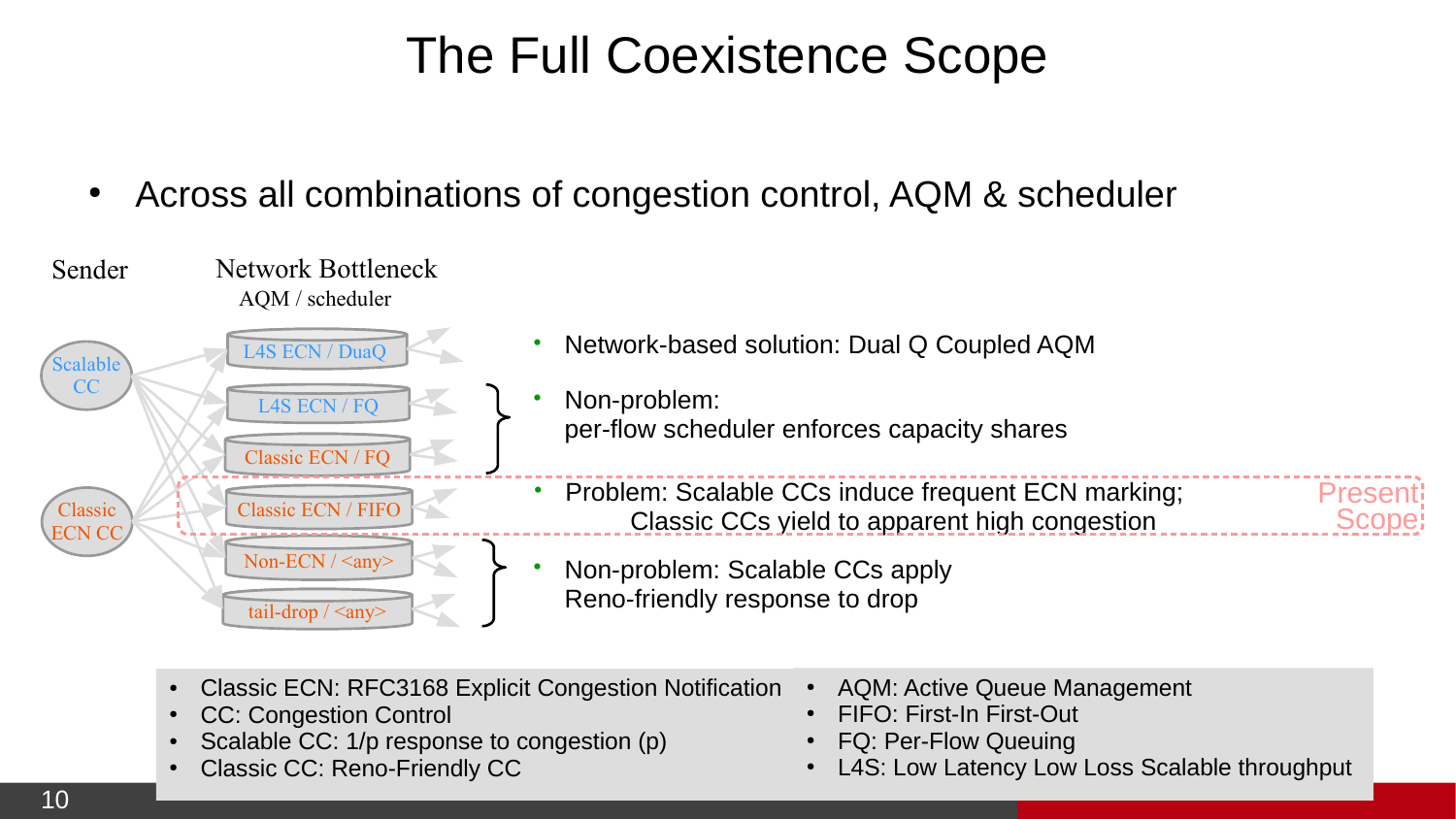# Exclusive ECN marking Implications if adopted by WG

- Would need to update:
	- 3 main L4S drafts
	- Linux DualPI2 code & other implementations
	- (Low Latency DOCSIS already doesn't support ECT0 marking, for hardware backward compatibility)
- Not onerous